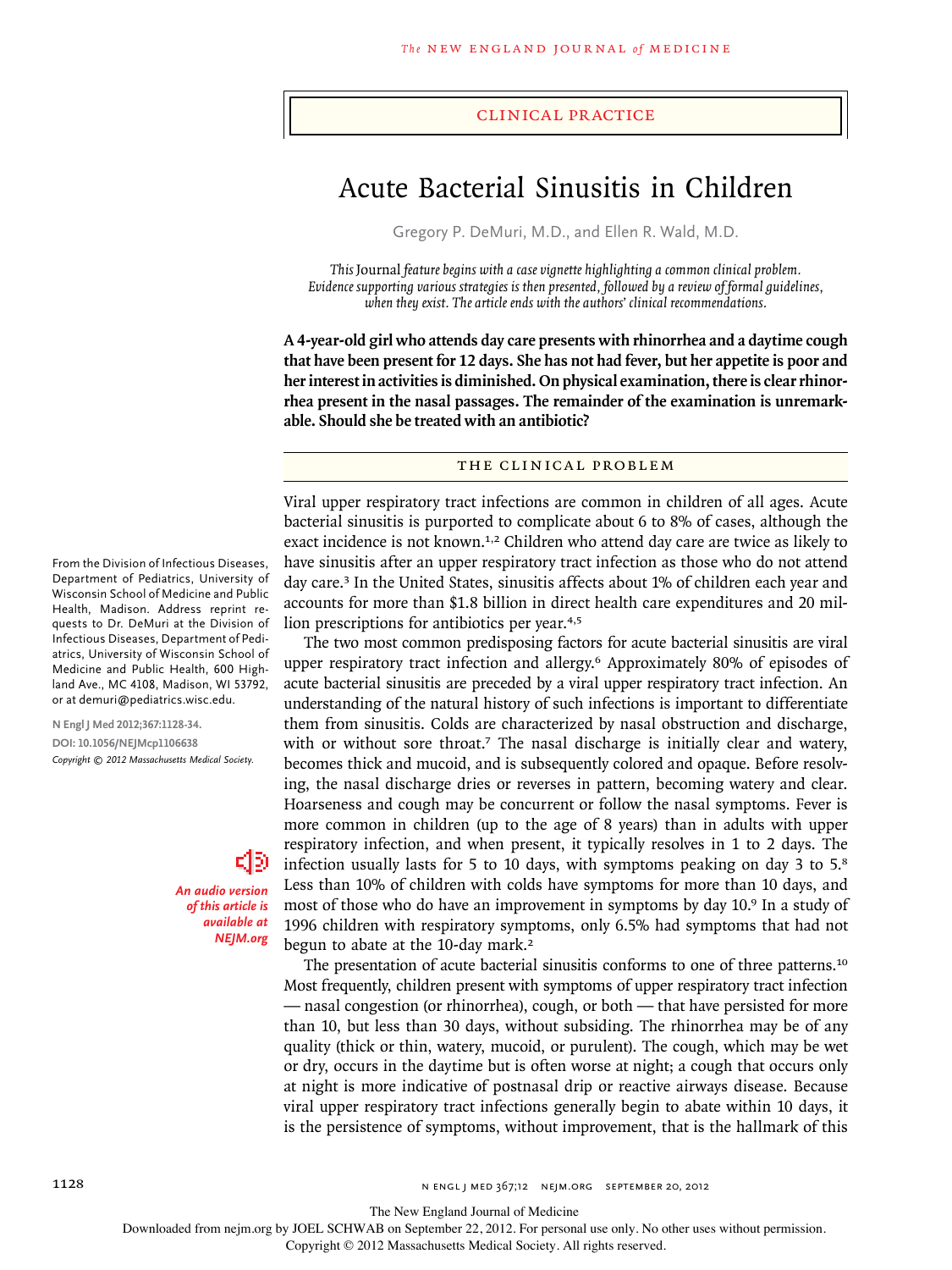#### **key Clinical points**

#### **Acute Bacterial Sinusitis in Children**

- In most instances, acute bacterial sinusitis in children follows a viral upper respiratory infection.
- Sinusitis in children has three predictable patterns of presentation: persistent, severe, and worsening symptoms.
- The diagnosis of acute bacterial sinusitis should be made on the basis of the history, generally without the use of imaging studies.
- *Haemophilus influenzae* appears to have become more common and *Streptococcus pneumoniae* less common as causes of acute bacterial sinusitis in children.
- Rates of beta-lactamase production in *H. influenzae* have increased in many geographic areas.
- Studies of the use of antimicrobial agents have had conflicting results, but findings generally support treatment.
- Amoxicillin–clavulanate should be considered as the first-line treatment for sinusitis in children.

presentation. On physical examination, the child may appear only mildly ill. Fever, if present, is low grade. The nasal mucosa is erythematous, and discharge may be visible on the nasal turbinates.

The second pattern is characterized by severe symptoms at onset. Children present with a high temperature (≥38.5°C) of at least 3 to 4 days' dura- $\text{tion}^{11}$  — a longer period than the 1 to 2 days that is typical of a viral upper respiratory tract infection. Fever is accompanied by rhinorrhea that is purulent (thick, colored, and opaque).

The third pattern is characterized by worsening symptoms after an initial improvement (i.e., a biphasic illness).12 Worsening symptoms, which typically become manifest about a week after the onset of the illness, include new fever and an increase in nasal discharge, daytime cough, or both.

Complications of sinusitis are infrequent, but they may result from the anatomical proximity of the paranasal sinuses to the brain and orbit. These complications may be extracranial, including periorbital inflammatory edema, subperiosteal abscess, orbital cellulitis, orbital abscess, and Pott's puffy tumor (a subperiosteal abscess of the frontal bone), or intracranial, including subdural empyema, epidural or brain abscess, meningitis, and venous sinus thrombosis.13 Trials of antibiotic therapy have not been powered to assess whether treatment with antimicrobial agents reduces the rate of complications.

The pathogenesis of sinusitis involves three components: obstruction of the sinus ostia, decreased mucociliary clearance, and the development of viscous secretions. Because the mucosa of the sinuses is directly continuous with the mucosa of the nasal cavity, inflammation of the sinus mucosa is common during a viral upper respiratory tract infection. In most patients this inflammatory response resolves spontaneously, but occasionally, obstruction of the sinus ostia, thickening of secretions, or impairment of the mucociliary apparatus occurs, promoting the conditions needed for bacterial growth.

### Strategies and Evidence

## **Evaluation**

Acute bacterial sinusitis in children is diagnosed on the basis of the history, with the use of the criteria listed in Table 1.2,3,14 Imaging studies (plain-film radiography, computed tomography [CT], magnetic resonance imaging [MRI], and ultrasonography) show signs of sinus inflammation but are not recommended in patients with uncomplicated infection, given the low specificity of these studies. A high frequency of abnormal findings has consistently been reported for sinus imaging in patients with uncomplicated viral upper respiratory tract infection.15-20 For example, in a study in which CT was performed in young adults 48 to 96 hours after the onset of a common cold,<sup>16</sup> abnormal findings (consistent with mucosal inflammation) in the paranasal sinuses were reported in more than 80% of patients. Imaging studies cannot distinguish inflammation caused by viruses from that caused by bacteria.

The New England Journal of Medicine

Downloaded from nejm.org by JOEL SCHWAB on September 22, 2012. For personal use only. No other uses without permission.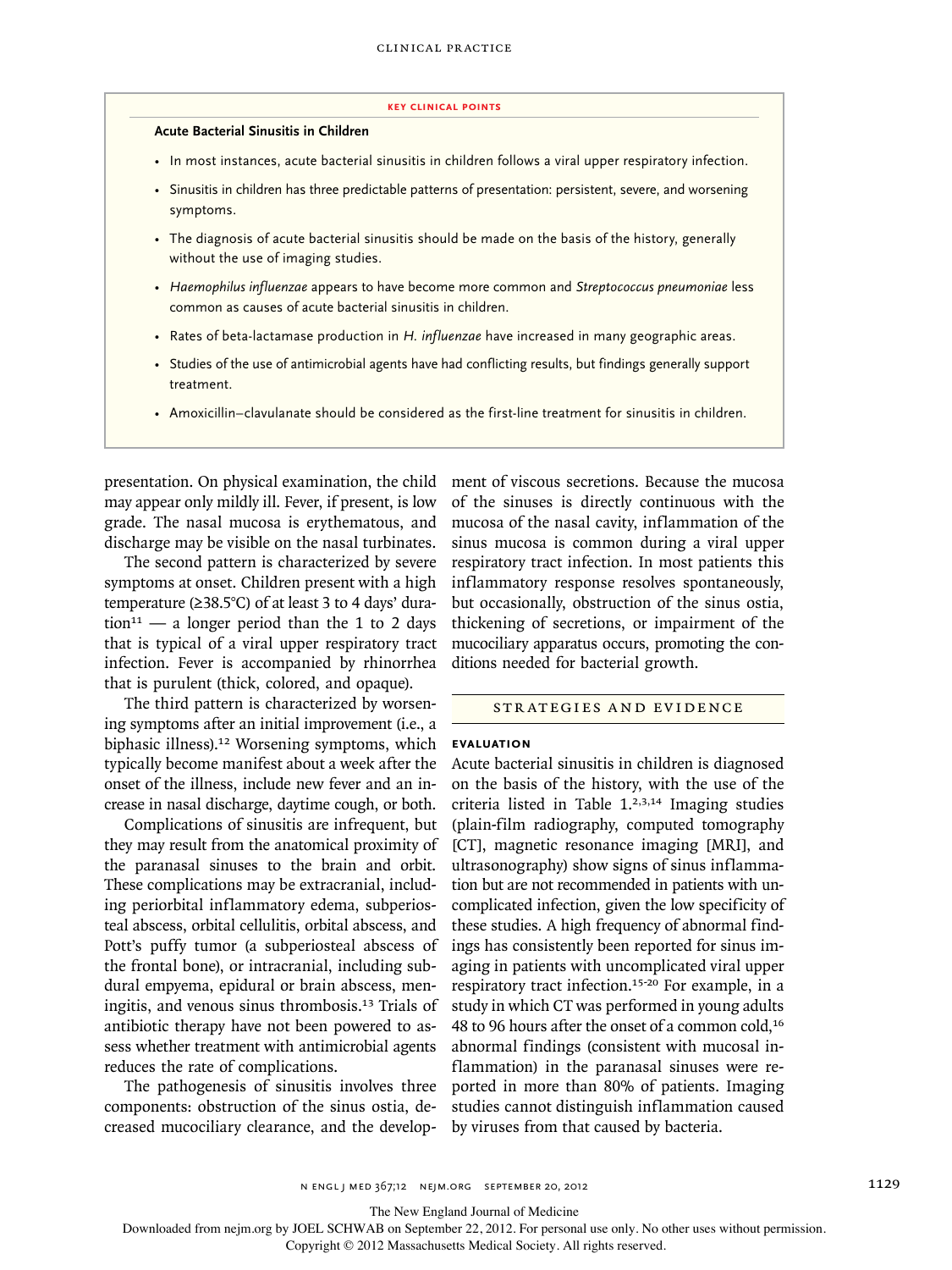| Table 1. Clinical Criteria for the Diagnosis of Acute<br><b>Bacterial Sinusitis.</b> |
|--------------------------------------------------------------------------------------|
| Persistent symptoms                                                                  |
| Nasal congestion, rhinorrhea, or cough                                               |
| $\geq$ 10 Days' duration without improvement                                         |
| Severe symptoms                                                                      |
| Temperature $\geq$ 38.5°C for 3–4 days                                               |
| Purulent rhinorrhea for 3-4 days                                                     |
| Worsening symptoms                                                                   |
| Return of symptoms after initial resolution                                          |
| New or recurrent fever, increase in rhinorrhea,<br>or increase in cough              |

Although imaging is not indicated for the purpose of diagnosing bacterial sinusitis, it may be useful in ruling out the diagnosis when the findings are normal.<sup>21</sup> CT or MRI is warranted in patients with symptoms or signs suggesting complicated sinusitis (e.g., severe headache, seizures, focal neurologic deficits, periorbital edema, or abnormal intraocular muscle function) and may show drainable fluid collections within the cranium or the orbit.

## **Antimicrobial Therapy**

The role of antibiotic therapy in acute bacterial sinusitis is controversial. Of four randomized, placebo-controlled trials of antimicrobial agents for the treatment of sinusitis in children,  $2,14,22,23$ two showed no benefit of antibiotic therapy.22,23 In one of the trials with negative findings, a subtherapeutic dose of cefuroxime axetil was used, and the majority of the patients had symptoms for fewer than 10 days.<sup>23</sup> In the other trial,<sup>22</sup> enrolled children had symptoms for at least 10 days, but many of the children had a history of asthma or allergies (which may have confused the diagnosis and affected the response to treatment), the use of symptomatic treatments was permitted (which may have obscured the benefits of the study drug), and the doses of amoxicillin and amoxicillin–clavulanate that were used may have been too low to eradicate *Streptococcus pneumoniae*. The major outcome measure was a score based on symptoms rather than an a priori definition of treatment failure or cure.

A more recent trial compared the use of highdose amoxicillin–clavulanate with placebo in 58 children between 1 and 10 years of age who had persistent, worsening, or severe symptoms. On assessment 14 days after the start of therapy, patients randomly assigned to active treatment (90 mg of amoxicillin and 6.4 mg of clavulanate per kilogram of body weight per day, administered in two doses) were less likely to have treatment failure (14%, vs. 68% with placebo); the number of patients who would need to be treated to prevent one case of treatment failure was 3 (95% confidence interval, 1.7 to 16.7). Adverse events (most frequently, diarrhea) were more common in children receiving the antibiotic than in those receiving placebo (44% vs. 14%) and resulted in discontinuation of antibiotic therapy in 3 of 28 (11%) children.<sup>2</sup>

The fourth trial compared amoxicillin (40 mg per kilogram per day, administered in three doses), amoxicillin–clavulanate (40 mg of amoxicillin and 10 mg of clavulanate per kilogram per day, administered in three doses), and placebo. This trial showed a benefit in both groups receiving antibiotic therapy. Cure was noted by day 3 in 45% of the children receiving an antibiotic and 11% of those receiving placebo and by day 10 in 65% and 40%, respectively. The cure rates for amoxicillin (67%) and amoxicillin–clavulanate (64%) were not significantly different. However, this study was conducted before the introduction of pneumococcal conjugate vaccine.<sup>14</sup>

Selecting an appropriate antimicrobial agent for the treatment of sinusitis requires knowledge of the probable infecting pathogens and their resistance patterns. Two studies conducted decades ago involving maxillary sinus aspiration in children presenting with sinus symptoms of 10 to 30 days' duration24,25 identified *S. pneumoniae* as the predominant bacterium (detected in 40% of all isolates), followed by nontypable *Haemophilus influenzae* and *Moraxella catarrhalis* (each detected in 20% of all isolates), and, less frequently, other bacteria (group A streptococcus, group C streptococcus, *Eikenella corrodens,* peptostreptococcus, and alpha-hemolytic streptococcus). Respiratory viruses, including parainfluenza, adenovirus, rhinovirus, and influenza virus, were isolated infrequently with the use of traditional viral culture.25,26

No known recent studies of sinus aspiration have been conducted to determine whether the microbiologic nature of acute bacterial sinusitis has changed in the past three decades.<sup>24</sup> Culture of fluid from the middle ear (which is a paranasal sinus) obtained by means of tympanocentesis from children with acute otitis media may serve as a

The New England Journal of Medicine

Downloaded from nejm.org by JOEL SCHWAB on September 22, 2012. For personal use only. No other uses without permission.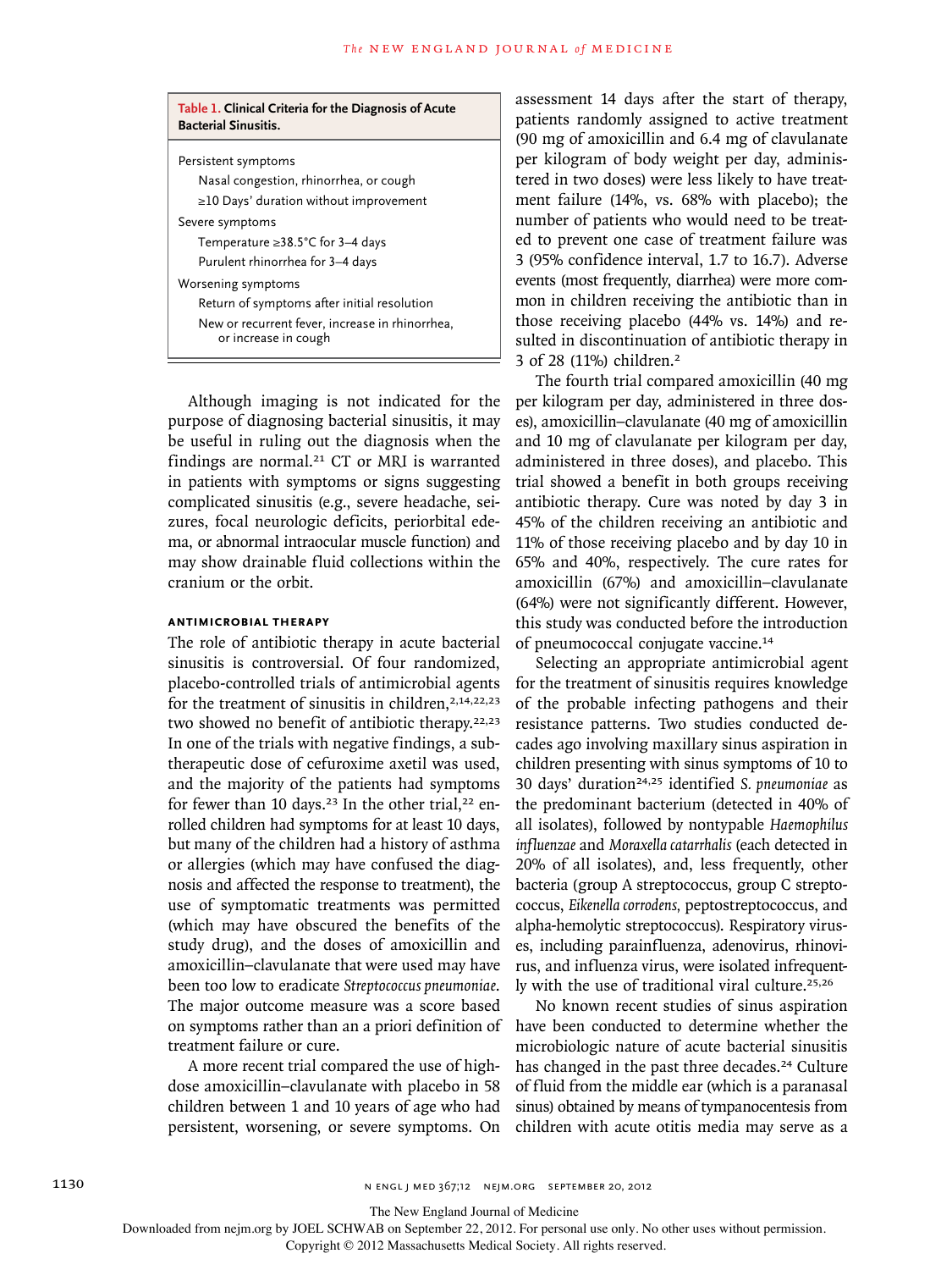surrogate for culture in the other paranasal sinuses.27 Studies conducted within the past 10 years or so have documented a decrease in the relative proportion of cases of acute otitis media caused by *S. pneumoniae,* a finding attributable to the introduction of the 7-valent and 13-valent pneumococcal conjugate vaccines (PCV7 and PCV13, respectively).28-30 The rate of isolation of nontypable *H. influenzae* has increased correspondingly.<sup>28</sup>

The choice of antibiotic must take into account not only the probable infecting flora but also resistance patterns, which vary over time and according to geographic location. Rates of resistance to penicillin among *S. pneumoniae* isolates are typically 10 to 15% but may be as high as 50% in some areas.31,32 Similarly, rates of betalactamase production among *H. influenzae* isolates range from 10 to 68%<sup>33-35</sup> (and Glode M: personal communication). *M. catarrhalis* produces betalactamase nearly 100% of the time. The resistance of sinus pathogens to macrolides is increasing. The rates of resistance to azithromycin range from 22 to 63% for *S. pneumoniae*, and resistance rates as high as 100% have been reported for *H. influenzae*. 30,31,33,36,37 Approximately one quarter of all *H. influenzae* isolates and half of *S. pneumoniae* isolates show resistance to trimethoprim–sulfamethoxazole.33 The fluoroquinolones, such as levofloxacin and moxifloxacin, have a high level of activity against both *S. pneumoniae* and *H. influenzae* when isolated from respiratory specimens, but these medications are not routinely recommended because of concerns about toxicity, cost, and emerging resistance.<sup>31,32</sup> Linezolid has excellent activity against *S. pneumoniae,* including penicillin-resistant strains, but it lacks activity against *H. influenzae* and *M. catarrhalis*. 32

Amoxicillin–clavulanate, typically administered in doses of 90 mg per kilogram per day, has the most comprehensive in vitro coverage of the bacteria that cause sinusitis and should be considered first-line treatment for acute bacterial sinusitis, particularly since rates of beta-lactamase–producing *H. influenzae* are increasing in many geographic areas. Amoxicillin alone may be used as an alternative but should be administered in doses of 90 mg per kilogram per day in areas where penicillin-nonsusceptible infection is endemic and resistance rates are 10% or higher in children at increased risk for resistant pneumococci (children younger than 2 years of age, those attending day care, and those who have received an antibiotic within the preceding month).

Other antibiotics have not been systematically evaluated for the treatment of acute bacterial sinusitis in children but are used as alternatives to those described above. Cephalosporins such as cefuroxime axetil, cefpodoxime, or cefdinir may be used, but they are not as comprehensive in coverage as amoxicillin–clavulanate. Azithromycin and clarithromycin are no longer recommended for the treatment of sinusitis, owing to high rates of resistance among both *S. pneumoniae* and *H. influenzae* isolates*.* For the rare patient with severe allergy to penicillins and cephalosporins, levofloxacin (the only respiratory fluoroquinolone available in a liquid formulation) should be considered, although it has not been approved by the Food and Drug Administration for this indication in children. If treatment with amoxicillin– clavulanate fails, either levofloxacin or a combination of clindamycin with cefixime or linezolid with cefixime may be offered. (The antimicrobial agents used to treat acute bacterial sinusitis are presented in Table 2.)

Data are lacking to compare the effectiveness of various antibiotics in the treatment of acute bacterial sinusitis in children and to determine the most effective duration of treatment. Professional guidelines recommend treatment for 10 to 14 days, or until the patient is free of symptoms plus another 7 days.<sup>11</sup>

## **Symptomatic Therapy**

The limited data available from randomized trials have not shown that nasal saline washes or sprays provide substantial relief from symptoms and have shown that intranasal glucocorticoids provide only slight relief (i.e., too modest for their use to be routinely recommended).<sup>38,39</sup> Antihistamines and decongestants have been shown to be of no benefit in relieving symptoms of sinusitis in children and may have clinically significant toxicity.40,41

#### **Prevention**

Prevention of the antecedent viral infection or of colonization by pathogenic bacteria would be expected to prevent acute bacterial sinusitis. Whereas rates of otitis media have decreased in association with the increasing use of influenza vaccination<sup>42</sup> and with the introduction of the pneumococcal conjugate vaccine, data are lack-

The New England Journal of Medicine

Downloaded from nejm.org by JOEL SCHWAB on September 22, 2012. For personal use only. No other uses without permission.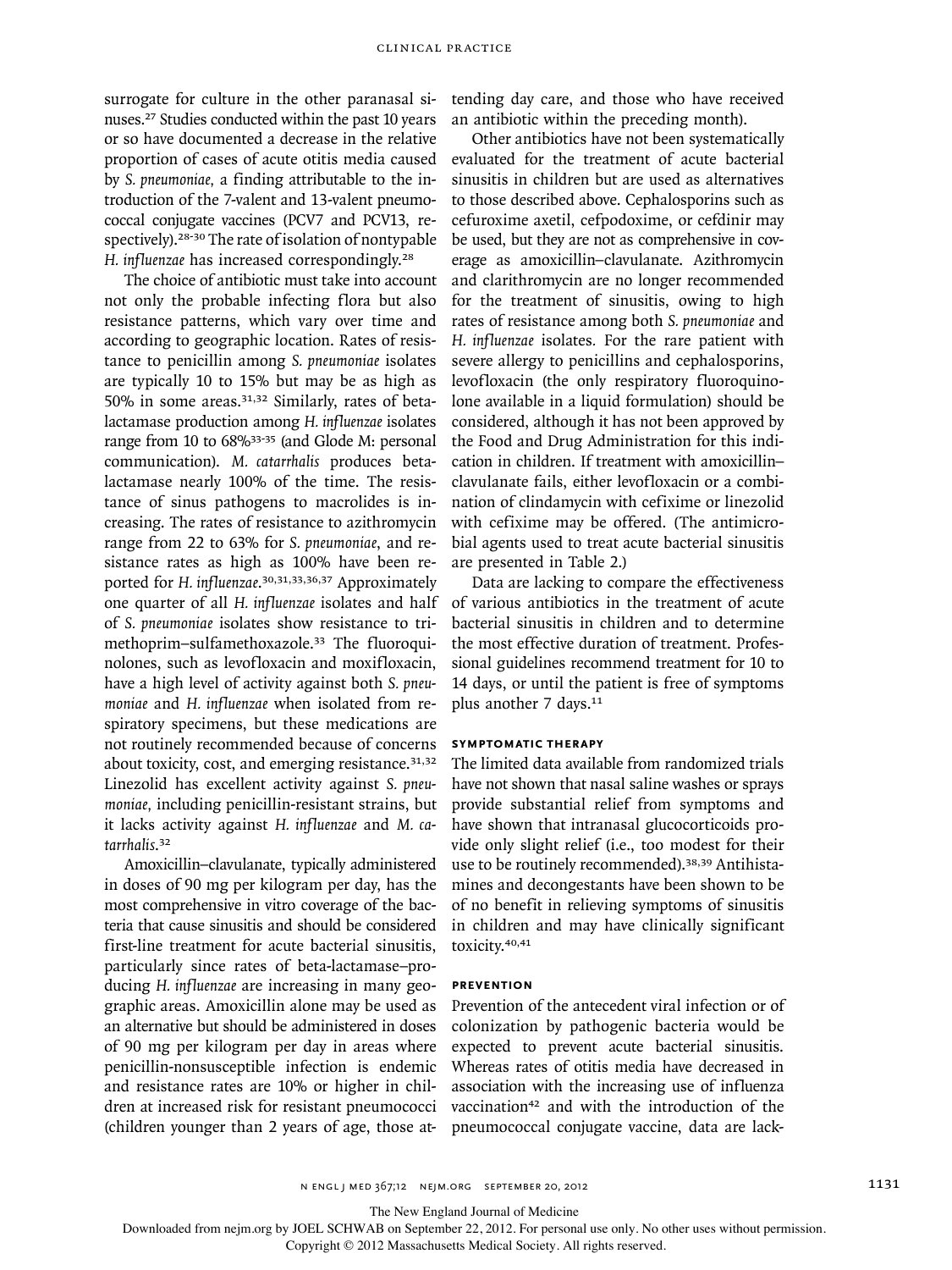|                                             | Table 2. Antimicrobial Agents Used in the Treatment of Sinusitis in Children.* |                                   |                                                                                                                                                                   |
|---------------------------------------------|--------------------------------------------------------------------------------|-----------------------------------|-------------------------------------------------------------------------------------------------------------------------------------------------------------------|
| Drug                                        | Dose                                                                           | <b>Adverse Events</b>             | Comments                                                                                                                                                          |
| Amoxicillin                                 | 40–90 mg/kg of body weight/day, administered in two doses                      | Diarrhea, rash                    | Higher dose should be used when there is a risk<br>of pneumococcal resistance                                                                                     |
| Amoxicillin-clavulanate <sup>+</sup>        | 40–90 mg of amoxicillin/kg/day, administered in two doses                      | Diarrhea, rash                    | Higher dose should be used when there is a risk<br>of pneumococcal resistance                                                                                     |
| Cefdinir                                    | 14 mg/kg/day, administered in one or two doses                                 | Diarrhea, rash                    |                                                                                                                                                                   |
| Cefixime                                    | 8 mg/kg/day, administered in one dose                                          | Diarrhea, rash                    |                                                                                                                                                                   |
| Cefpodoxime                                 | 10 mg/kg/day, administered in two doses                                        | Diarrhea, rash                    |                                                                                                                                                                   |
| Cefuroxime axetil                           | 30 mg/kg/day, administered in two doses                                        | Diarrhea, rash                    |                                                                                                                                                                   |
| Clindamycin (with cefixime)                 | 30–40 mg/kg/day, administered in three doses                                   | Diarrhea                          | Poor palatability in children                                                                                                                                     |
| Levofloxacin                                | 16 mg/kg/day, administered in two doses, 12 hr apart                           | Musculoskeletal discomfort        | Resistance may develop rapidly; not approved<br>by the FDA for this indication                                                                                    |
| Linezolid (with cefixime)                   | 20-30 mg/kg/day, administered in two or three doses                            | rash, lactic acidosis, neuropathy | and high-tyramine foods; not approved by the<br>Serotonin syndrome, myelosuppression, Interactions with selective serotonin inhibitors<br>FDA for this indication |
| * FDA denotes Food and Drug Administration. | †Amoxicillin-clavulanate is recommended as a first-line treatment.             |                                   |                                                                                                                                                                   |

ing to show similar declines in office visits or prescriptions for sinusitis in children.<sup>43</sup>

**The NEW ENGLAND JOURNAL of MEDICINE** 

## AREAS OF UNCERTAINTY

The precise role of viral infection in the pathogenesis of acute bacterial sinusitis (as an antecedent event predisposing the patient to bacterial infection or as a concurrent infection) remains unclear. Whereas most episodes of acute bacterial sinusitis are believed to be preceded by viral upper respiratory tract infection, sinus-puncture studies have yielded viruses in less than 10% of patients.25,26 However, in most studies, samples have been obtained late in the course of illness (7 to 14 days after the onset of symptoms), when the viral yield would be lower, and the techniques used to identify the viruses have been much less sensitive than nucleic acid amplification.

It is uncertain whether *Staphylococcus aureus* plays an etiologic role in acute sinusitis. Although *S. aureus* has been identified in cultures obtained endoscopically in children, it has not been recovered from cultures obtained by means of sinus aspiration<sup>24,25</sup>; this discrepancy may be explained by contamination of endoscopically obtained cultures with nasal flora. Nonetheless, *S. aureus* has been identified as a pathogen in the complications of sinusitis in children.

Although our own data support the use of antibiotics in the treatment of acute bacterial sinusitis,<sup>2,14</sup> data from randomized trials of antibiotic therapy are inconsistent and limited. In addition, the most effective duration of treatment for acute bacterial sinusitis in children has not been investigated systematically.

## Guidelines

The Infectious Diseases Society of America (IDSA) has recently published recommendations for the management of acute bacterial sinusitis.<sup>44</sup> The recommendations in this article are generally consistent with these guidelines. Prompt treatment is recommended for children who meet criteria suggestive of acute bacterial sinusitis (Table 1). High-dose amoxicillin–clavulanate (90 mg per kilogram per day, administered in two doses) is recommended as first-line therapy for children in regions where penicillin-nonsusceptible *S. pneumoniae* strains are endemic and resistance rates are 10% or higher, those in day care, those older

The New England Journal of Medicine

Downloaded from nejm.org by JOEL SCHWAB on September 22, 2012. For personal use only. No other uses without permission.

Copyright © 2012 Massachusetts Medical Society. All rights reserved.

†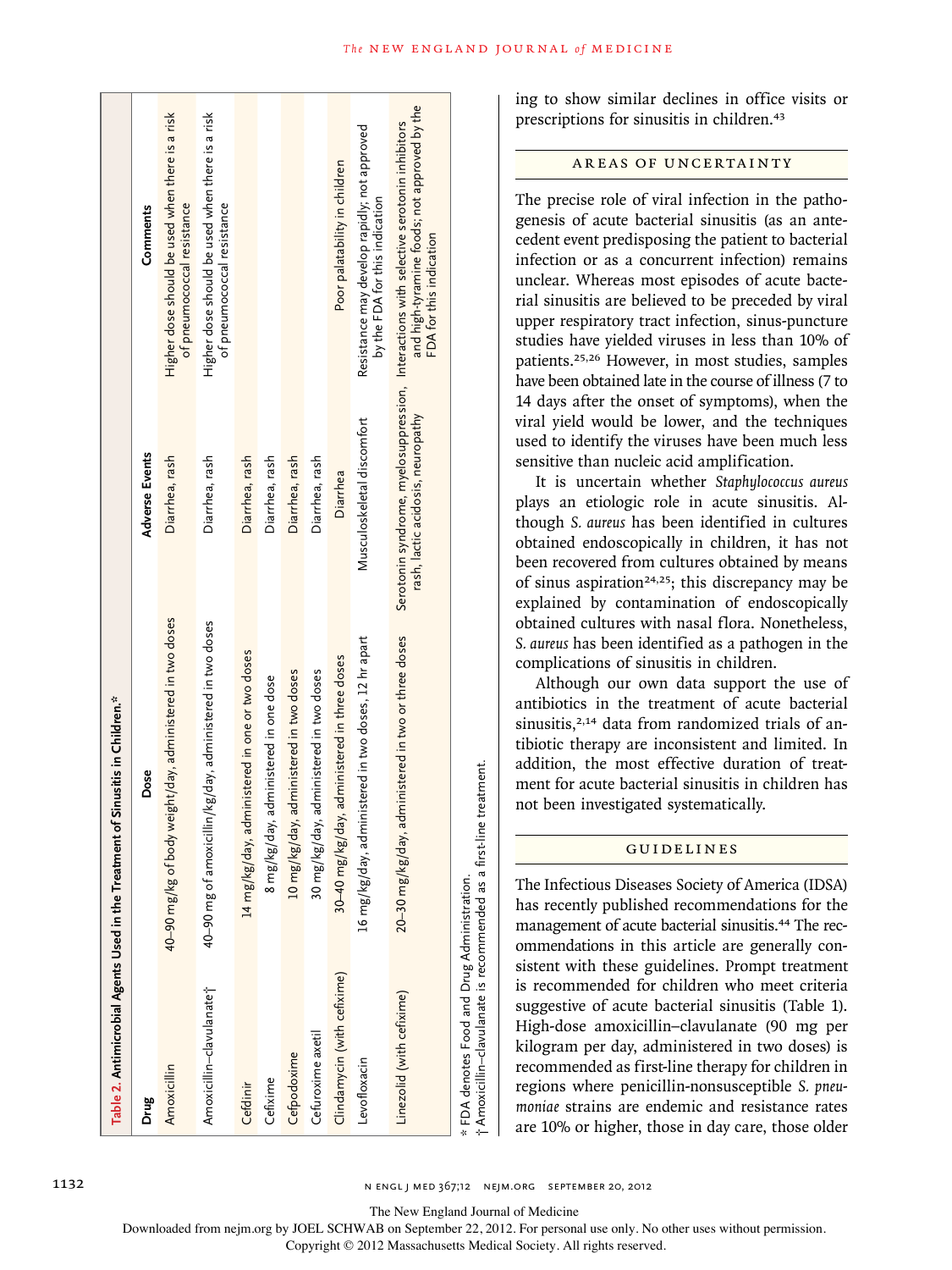than 2 years of age, and those who have been hospitalized or treated with antibiotics in the past month. If these risk factors are not present, standard-dose amoxicillin–clavulanate (40 mg per kilogram per day, administered in two doses) is recommended. Macrolides and trimethoprim– sulfamethoxazole are not recommended because of the high rates of resistance in the United States. Levofloxacin is recommended for children with a history of type I hypersensitivity reaction to penicillin. The recommended duration of treatment with amoxicillin–clavulanate or levofloxacin is 10 to 14 days in children.

## CONCLUSIONS AND Recommendations

The presentation of the child described in the vignette — rhinorrhea and cough for 12 days is consistent with acute bacterial sinusitis. The diagnosis of sinusitis should be made on the basis of clinical criteria; imaging is not routinely indicated. Although the criterion of 10 or more days of symptoms is not absolute (and is infrequently met in cases of viral upper respiratory tract infection), in the majority of children with viral infection, symptoms will have resolved or diminished by this time. Given evidence, albeit inconsistent, that antimicrobial therapy for acute bacterial sinusitis significantly increases the likelihood of cure within 10 days, we would recommend antibiotic therapy for this child; amoxicillin–clavulanate would be the first choice and is consistent with IDSA guidelines. Although the optimal duration of therapy is not known, a course of 10 to 14 days is adequate in most patients. Gastrointestinal symptoms are a common side effect but are usually mild and self-limited. Neither antihistamines nor decongestants are recommended because they are unlikely to be of benefit and may have adverse effects.

No potential conflict of interest relevant to this article was reported.

Disclosure forms provided by the authors are available with the full text of this article at NEJM.org.

#### **References**

**1.** Revai K, Dobbs LA, Nair S, Patel JA, Grady JJ, Chonmaitree T. Incidence of acute otitis media and sinusitis complicating upper respiratory tract infection: the effect of age. Pediatrics 2007;119(6): e1408-e1412.

**2.** Wald ER, Nash D, Eickhoff J. Effectiveness of amoxicillin-clavulanate potassium in the treatment of acute bacterial sinusitis in children. Pediatrics 2009;124: 9-15.

**3.** Wald ER, Guerra N, Byers C. Upper respiratory tract infections in young children: duration of and frequency of complications. Pediatrics 1991;87:129-33.

**4.** Anand VK. Epidemiology and economic impact of rhinosinusitis. Ann Otol Rhinol Laryngol Suppl 2004;193:3-5.

**5.** Ray NF, Baraniuk JN, Thamer M, et al. Healthcare expenditures for sinusitis in 1996: contributions of asthma, rhinitis, and other airway disorders. J Allergy Clin Immunol 1999;103:408-14.

**6.** Chen CF, Wu KG, Hsu MC, Tang RB. Prevalence and relationship between allergic diseases and infectious diseases. J Microbiol Immunol Infect 2001;34:57-62. **7.** Gwaltney JM Jr, Hendley JO, Simon G, Jordan WS Jr. Rhinovirus infections in an industrial population. II. Characteristics of illness and antibody response. JAMA 1967;202:494-500.

**8.** Mitra A, Hannay D, Kapur A, Baxter G. The natural history of acute upper respiratory tract infections in children. Prim Health Care Res Dev 2011;12:329-34.

**9.** Ueda D, Yoto Y. The ten-day mark as a practical diagnostic approach for acute paranasal sinusitis in children. Pediatr Infect Dis J 1996;15:576-9.

**10.** Meltzer EO, Hamilos DL, Hadley JA, et al. Rhinosinusitis: establishing definitions for clinical research and patient care. J Allergy Clin Immunol 2004;114:155-212. **11.** Clinical practice guideline: management of sinusitis. Pediatrics 2001;108:798- 808. [Errata, Pediatrics 2001;108(5):A24, 2002;109:40.]

**12.** Lindbaek M, Hjortdahl P, Johnsen UL. Use of symptoms, signs, and blood tests to diagnose acute sinus infections in primary care: comparison with computed tomography. Fam Med 1996;28:183-8.

**13.** DeMuri GP, Wald ER. Complications of acute bacterial sinusitis in children. Pediatr Infect Dis J 2011;30:701-2.

**14.** Wald ER, Chiponis D, Ledesma-Medina J. Comparative effectiveness of amoxicillin and amoxicillin-clavulanate potassium in acute paranasal sinus infections in children: a double-blind, placebo-controlled trial. Pediatrics 1986;77:795-800. **15.** Diament MJ, Senac MO Jr, Gilsanz V, Baker S, Gillespie T, Larsson S. Prevalence of incidental paranasal sinuses opacification in pediatric patients: a CT study. J Comput Assist Tomogr 1987;11:426-31. **16.** Gwaltney JM Jr, Phillips CD, Miller RD, Riker DK. Computed tomographic study of the common cold. N Engl J Med 1994;330:25-30.

**17.** Kovatch AL, Wald ER, Ledesma-Medi-

na J, Chiponis DM, Bedingfield B. Maxillary sinus radiographs in children with nonrespiratory complaints. Pediatrics 1984;73:306-8.

**18.** Manning SC, Biavati MJ, Phillips DL. Correlation of clinical sinusitis signs and symptoms to imaging findings in pediatric patients. Int J Pediatr Otorhinolaryngol 1996;37:65-74.

**19.** Glasier CM, Ascher DP, Williams KD. Incidental paranasal sinus abnormalities on CT of children: clinical correlation. AJNR Am J Neuroradiol 1986;7:861-4.

**20.** Kristo A, Alho OP, Luotonen J, Koivunen P, Tervonen O, Uhari M. Crosssectional survey of paranasal sinus magnetic resonance imaging findings in schoolchildren. Acta Paediatr 2003;92:34- 6.

**21.** de Bock GH, Houwing-Duistermaat JJ, Springer MP, Kievit J, van Houwelingen JC. Sensitivity and specificity of diagnostic tests in acute maxillary sinusitis determined by maximum likelihood in the absence of an external standard. J Clin Epidemiol 1994;47:1343-52.

**22.** Garbutt JM, Goldstein M, Gellman E, Shannon W, Littenberg B. A randomized, placebo-controlled trial of antimicrobial treatment for children with clinically diagnosed acute sinusitis. Pediatrics 2001;107:619-25.

**23.** Kristo A, Uhari M, Luotonen J, Ilkko E, Koivunen P, Alho OP. Cefuroxime axetil versus placebo for children with acute respiratory infection and imaging evidence

The New England Journal of Medicine

Downloaded from nejm.org by JOEL SCHWAB on September 22, 2012. For personal use only. No other uses without permission.